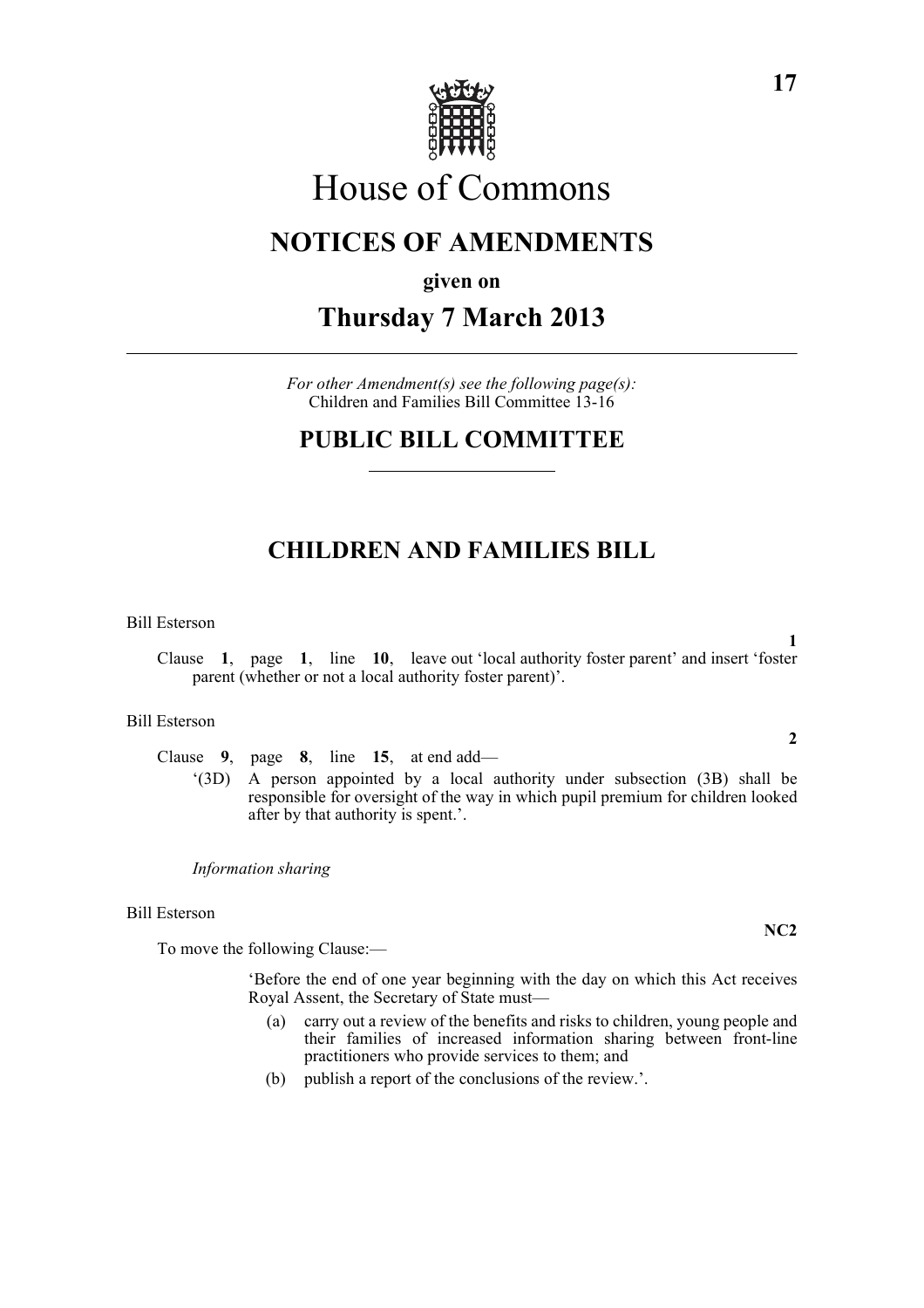*Assessment and provision of adoption support services*

### Bill Esterson

To move the following Clause:—

- '(1) Part 1 of the Adoption and Children Act 2002 is amended as follows.
- (2) In section 4, leave out subsection (1) and insert the following new subsections—
	- "(1) Subject to subsection  $(1A)$ , a local authority must in each year offer an assessment of those persons' needs for adoption support services to—
		- (a) any of the persons mentioned in paragraphs (a) to (c) of section  $3(1)$ , or
		- (b) any other person who falls within a description prescribed by regulations (subject to subsection (7)(a)).
	- (1A) Any requirement for an annual assessment under subsection (1) can be postponed for one or more years with the agreement of the persons concerned.
	- (1B) Following any assessment under subsection (1) the local authority must—
		- (a) provide the persons concerned with the findings of the assessment;
		- (b) specify in writing what services will be provided to meet these needs;
		- (c) explain in writing where the local authority is unable to provide services to meet identified needs; and
		- (d) keep a record of all unmet needs and the reasons for them.".'.

*Continuity in the arrangements for the people with whom a child is to live*

#### Bill Esterson

To move the following Clause:—

- $'(1)$  In section 1 of the Children Act 1989, insert the following after subsection  $(2A)$ 
	- "(2B) In any family proceedings, unless the contrary is shown, a court is to presume that continuity in the arrangements relating to the person or people with whom a child is to live will further the child's welfare.".
- (2) In section 22 of the Children Act 1989, insert the following after subsection (3)—
	- "(3ZA) A local authority is to presume, unless the contrary is shown, that continuity in the arrangements relating to the person or people with whom a child looked after by that local authority is to live will help to fulfil its duty under subsection (3)(a) to safeguard and promote the welfare of that child.".'.

### *Long-term post-adoption and fostering support*

### Bill Esterson

To move the following Clause:—

**NC4**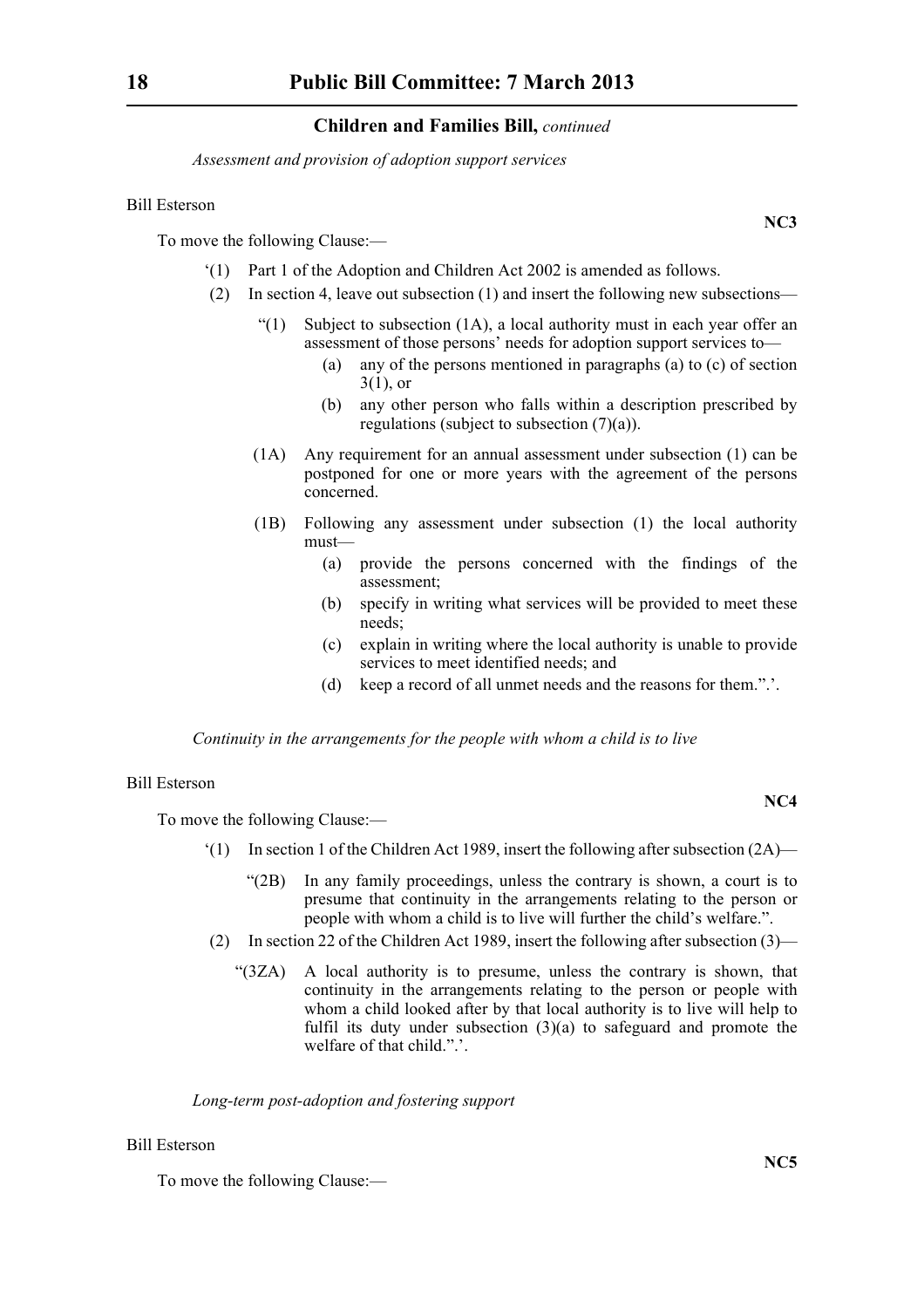'A local authority must ensure that its adoption support services, special guardianship support services and fostering support services are provided in a way which is in the long-term interests of those for whom they are provided.'.

*Status, rights and remuneration of non-biological parents*

#### Bill Esterson

To move the following Clause:—

- '(1) Before the end of one year beginning with the day on which this Act receives Royal Assent, the Secretary of State must—
	- (a) carry out a review of—
		- (i) options for the professional recognition of carers who look after children who are not their biological children, to include foster parents, residential social workers and adoptive parents;
		- (ii) the status and rights of these carers; and
		- (iii) arrangements for the remuneration of these carers; and
	- (b) publish a report of the conclusions of the review.'.

*Minimum four-day week requirement for special educational provision at further education institutions*

Dr Julian Lewis Caroline Nokes

To move the following Clause:—

'Where an institution within the further education sector in England admits a young person aged under 19 for whom an EHC plan is maintained, it must deliver the special educational provision required by that young person on at least four days in every week in which that provision is delivered.'.

#### Lisa Nandy Mrs Sharon Hodgson

Clause **1**, page **1**, line **8**, after '(9A)', insert 'Subject to subsection (9B)'.

Lisa Nandy

Mrs Sharon Hodgson

Clause **1**, page **1**, leave out line 9 and insert 'satisfied that C should be placed for adoption—'.

### Lisa Nandy

Mrs Sharon Hodgson

Clause **1**, page **1**, line **12**, at end insert—

'(9B) Before considering placing a child with a foster parent who has been approved as a prospective adopter, the authority must consider as part of the permanency plan for C, placement with carers who could become the child's permanent carers where this is in C's best interests.'.

**NC6**

**NC7**

**3**

**4**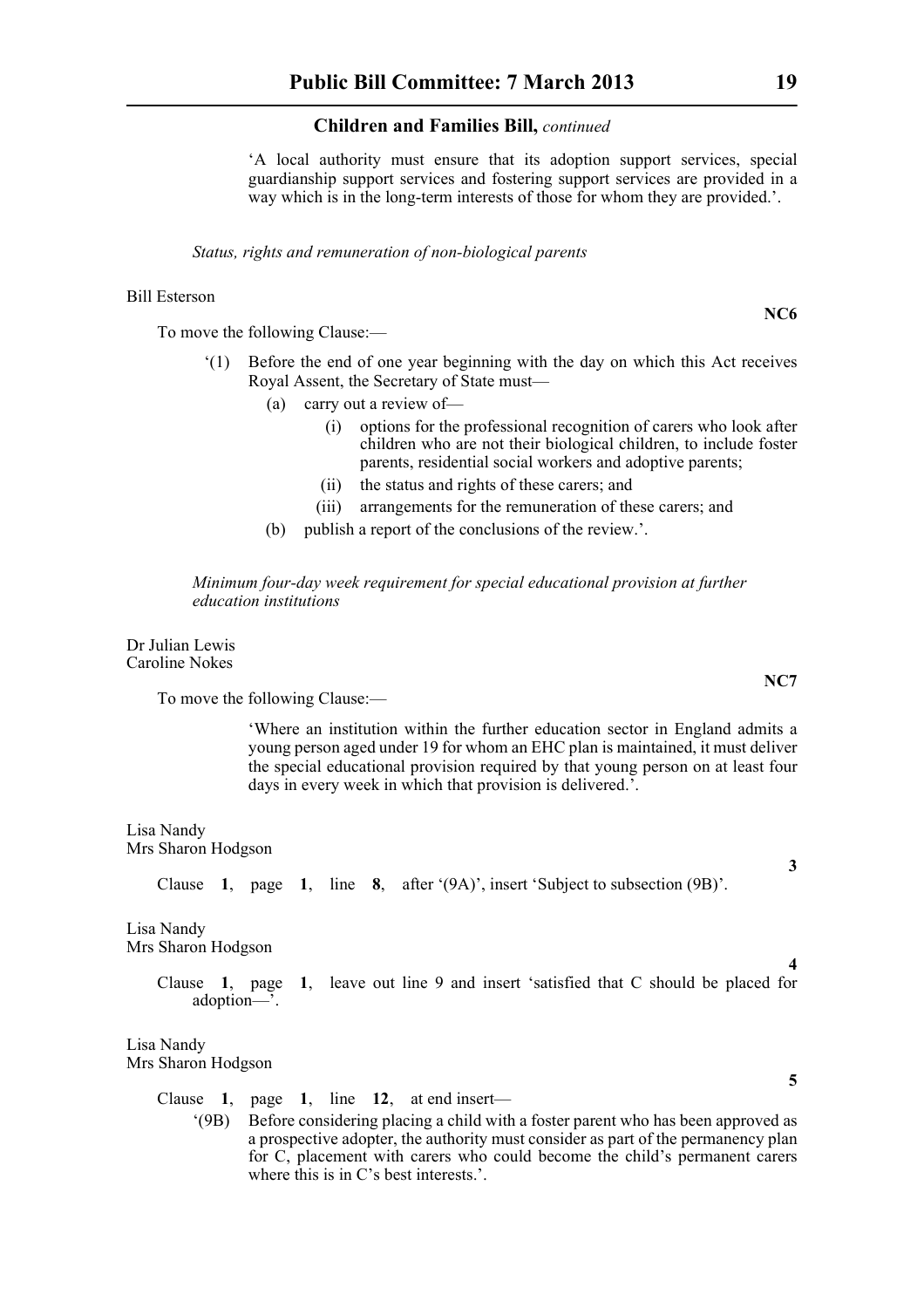Lisa Nandy Mrs Sharon Hodgson

> Clause **1**, page **1**, line **11**, after 'adopter', insert 'after a matching process has been conducted'.

Lisa Nandy Mrs Sharon Hodgson

> Clause **2**, page **1**, line **15**, at end insert—  $(1)$  In subsection (4), after paragraph (f) insert—

> > "(g) the child's religious persuasion, racial origin and cultural and linguistic background, although this paragraph does not apply to an adoption agency in Wales, to which subsection (5) instead applies.".'.

Lisa Nandy Mrs Sharon Hodgson

Clause **3**, page **2**, line **32**, at end add—

- '(4) The Secretary of State must set out in writing the reasons for issuing a direction under subsection (1).
- (5) A direction given under subsection (1) will not come into effect until the Secretary of State has reviewed the decision to issue the direction on an application by the local authority upon whom the direction was issued.
- (6) If the Secretary of State is satisfied that the local authority is taking steps to remedy the reasons for issuing the direction, the Secretary of State may revoke all or part of the direction.'.

Lisa Nandy Mrs Sharon Hodgson

Clause **6**, page **4**, leave out lines 27 to 35.

Lisa Nandy Mrs Sharon Hodgson

> Clause **7**, page **5**, line **27**, at end insert— '(2A) In subsection (1), after paragraph (d) insert— "(e) his siblings (whether of the whole or half blood).".'.

*Special guardianship support services: personal budgets*

### Lucy Powell

To move the following Clause:—

'In Part 2 of the Children Act 1989, after section 14F (Special guardianship support services), insert—

### **"14G Special guardianship support services: personal budgets**

(1) This section applies where—

**7**

**8**

**6**

**9**

**10**

**NC8**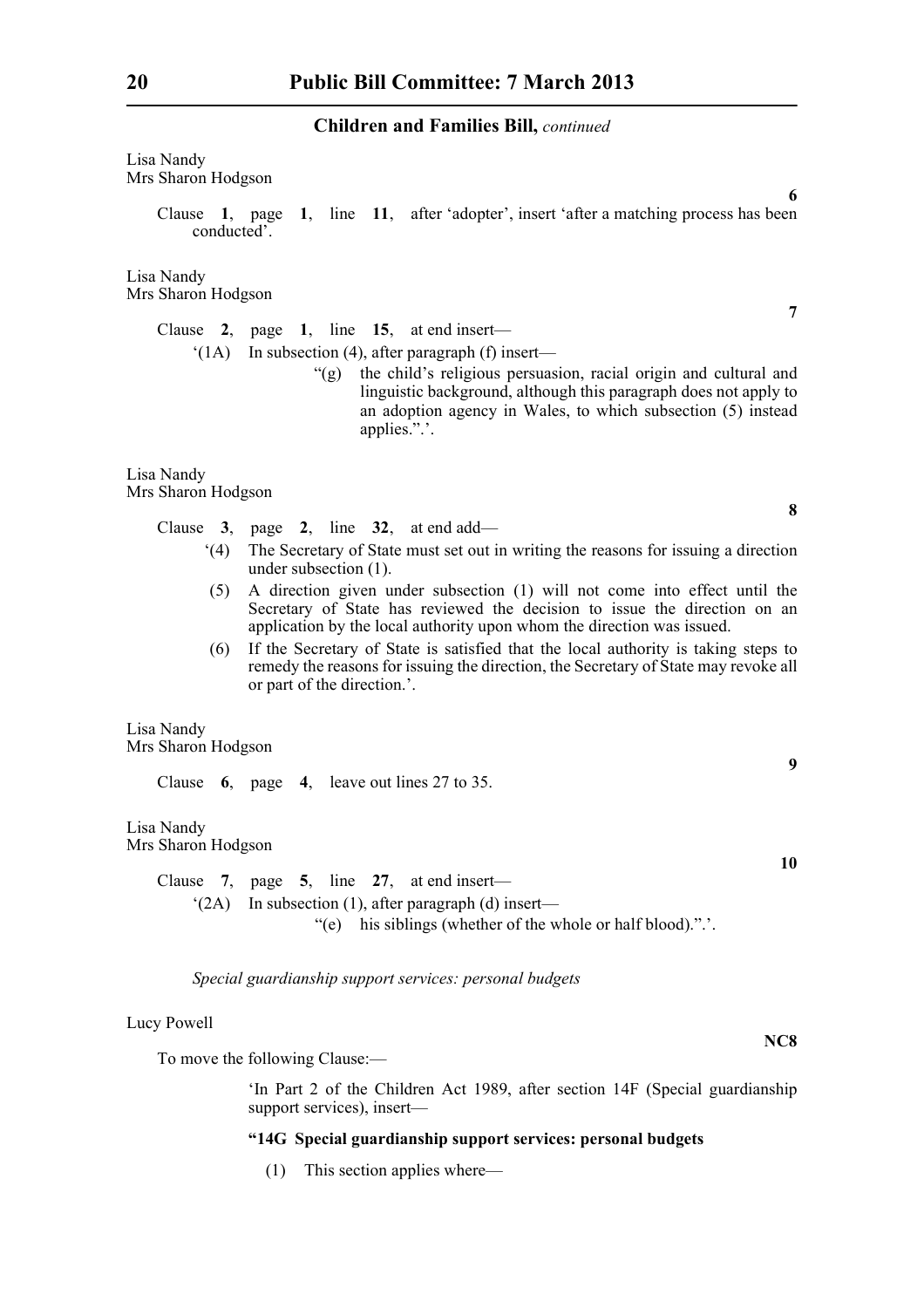- (a) after carrying out an assessment under section 14F, a local authority in England decides to provide any special guardianship support services to a person ("the recipient"), and
- (b) the recipient is a child being cared for by a special guardian or a special guardian.
- (2) The local authority must prepare a personal budget for the recipient if asked to do so by the recipient or (in prescribed circumstances) a person of a prescribed description.
- (3) The authority prepares a "personal budget" for the recipient if they identify an amount as available to secure the special guardianship support services that they have decided to provide, with a view to the recipient being involved in securing those services.
- (4) Regulations may make provision about personal budgets, in particular—
	- (a) about requests for personal budgets;
	- (b) about the amount of a personal budget;
	- (c) about the sources of the funds making up a person budget;
	- (d) for payments ("direct payments") representing all or part of a personal budget to be made to the recipient, or (in prescribed circumstances) a person of a prescribed description, in order to secure any special guardianship support services to which the budget relates;
	- (e) about the description of special guardianship support services to which personal budgets and direct payments may (and may not) relate;
	- (f) for a personal budget or direct payment to cover the agreed cost of the special guardianship support services to which the budget or payment relates;
	- (g) about when, how, to whom and on what conditions direct payments may (and may not) be made;
	- (h) about when direct payments may be required to be repaid and the recovery of unpaid sums;
	- (i) about conditions with which a person or body making direct payments must comply before, after or at the time of making a direct payment;
	- (j) about arrangements for providing information, advice or support in connection with personal budgets and direct payments.
- (5) If the regulations include provision authorising direct payments, they must—
	- (a) require the consent of the recipient, or (in prescribed circumstances) a person of a prescribed description, to be obtained before direct payments are made;
	- (b) require the authority to stop making direct payments where the required consent is withdrawn.
- (6) Any special guardianship support services secured by means of direct payments made by a local authority are to be treated as special guardianship support services provided by the authority for all purposes, subject to any prescribed conditions or exceptions.
- (7) In this section "prescribed" means prescribed by regulations.'.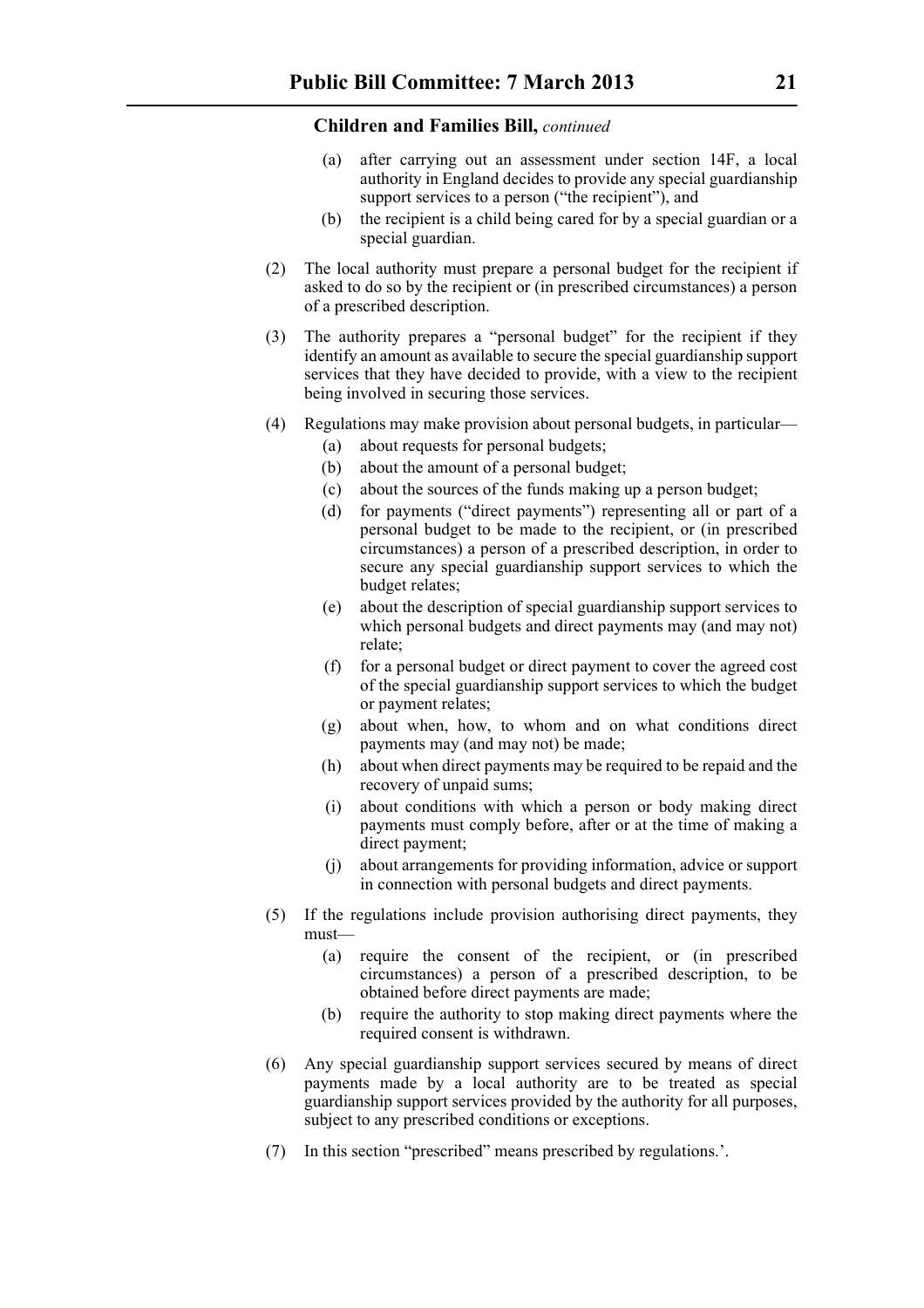*Special guardianship support services: duty to provide information*

### Lucy Powell

To move the following Clause:—

'In Part 2 of the Children Act 1989, after section 14G (Special guardianship support services: personal budgets), insert—

### **"14H Special guardianship support services: duty to provide information**

- (1) Except in circumstances prescribed by regulations, a local authority in England must provide the information specified in subsection (2) to—
	- (a) any person who has contacted the authority to request information about special guardianship support,
	- (b) any person within the authority's area who the authority are aware is a special guardian for a child, and
	- (c) any person within the authority's area who is a special guardian and has contacted the authority to request any of the information specified in subsection (2).
- (2) The information is—
	- (a) information about the special guardianship support services available to people in the authority's area;
	- (b) information about the right to request an assessment under section 14F (assessments etc for special guardianship support services), and the authority's duties under that section and regulations made under it;
	- (c) information about the authority's duties under section 14G (special guardianship support services: personal budgets) and the regulations made under it;
	- (d) any other information prescribed by regulations.'.

*Review of impact of under-occupancy penalty on prospective adopters, prospective special guardians and foster parents*

Lisa Nandy Mrs Sharon Hodgson

To move the following Clause:—

'Before the end of one year beginning with the day on which this Act receives Royal Assent, the Secretary of State must—

- (a) carry out a review of the impact of the housing under-occupancy penalty on prospective adopters, prospective special guardians and foster parents, and
- (b) publish a report of the conclusions of the review.'.

Lisa Nandy

Mrs Sharon Hodgson

**11**

**NC10**

Clause **1**, page **1**, line **9**, after 'adoption for C' insert 'and are satisfied that a placement falling within paragraph (a) of subsection (6) would not be consistent with C's welfare'.

**NC9**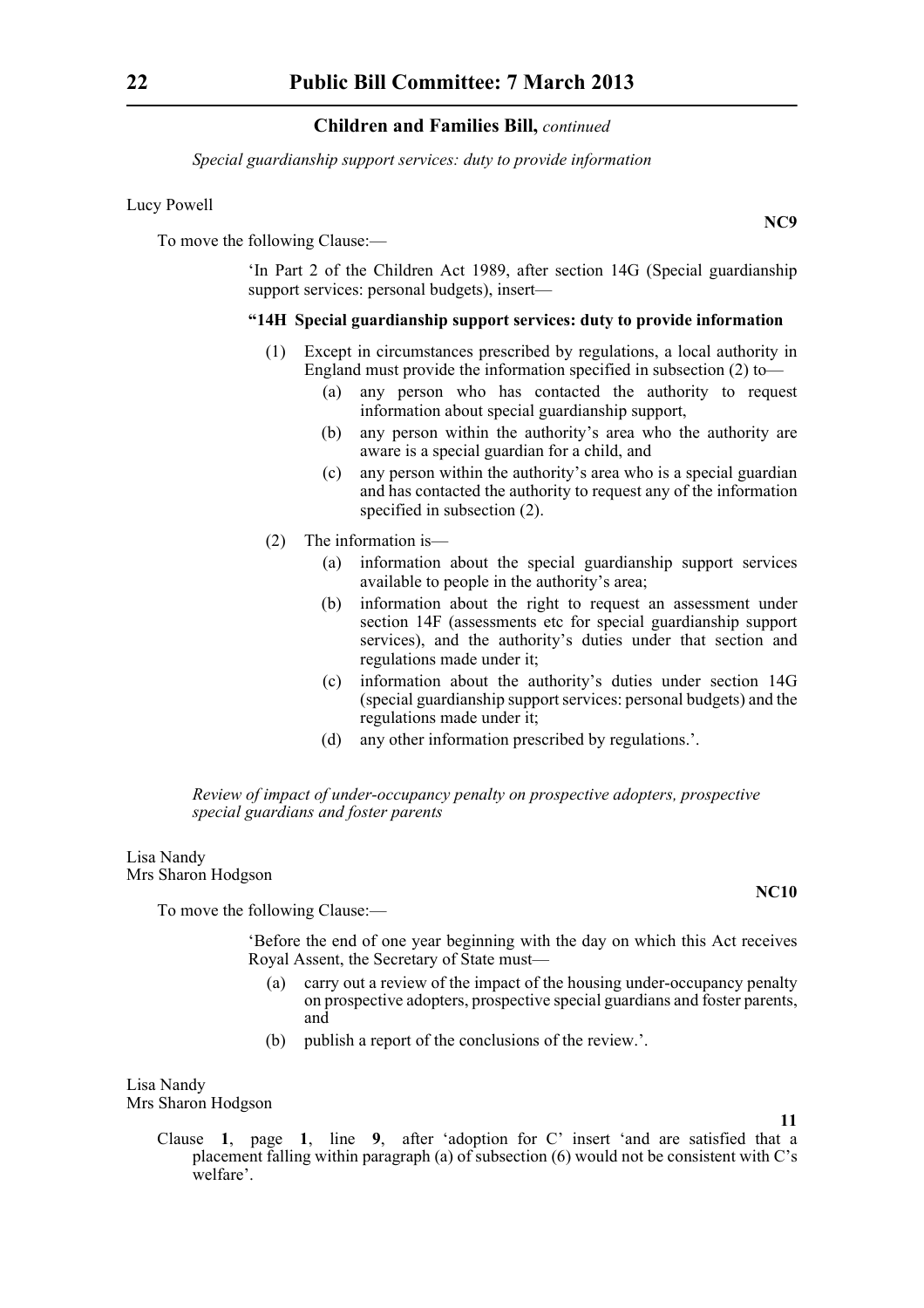Lisa Nandy Mrs Sharon Hodgson

Clause **1**, page **1**, line **12**, leave out  $(7)$  to  $(9)$  and insert  $(7)(c)$ ,  $(8)(a)$  and  $(9)$ .

Lisa Nandy Mrs Sharon Hodgson

Clause **1**, page **1**, line **12**, at end insert—

'(9B) A child must not be considered for placement with a foster parent who has been approved as a prospective adopter under subsection (9A) unless both parents (and anyone else with parental responsibility for the child) have been referred to free legal advice and have consented to the placement except where there is an interim or full care order in place.'.

Lisa Nandy Mrs Sharon Hodgson

|  |  |                                                                            |  |  | Clause 4, page 3, line 33, at end insert—                       |
|--|--|----------------------------------------------------------------------------|--|--|-----------------------------------------------------------------|
|  |  | (k) about the prescribed agencies from which adoption support services can |  |  |                                                                 |
|  |  |                                                                            |  |  | be purchased, which must include voluntary adoption agencies.'. |

Mr. Edward Timpson

- Schedule **1**, page **116**, line **14**, leave out paragraph 11 and insert—
	- '11 (1) Sections 125 to 131 cease to have effect in relation to Scotland.
		- (2) Accordingly, in section 149 (extent), in subsection (4) omit paragraph (b).'.

### Mr Edward Timpson

- Clause **8**, page **7**, line **46**, at end insert—
	- '( ) In section 96(3) of that Act (section 95 does not prohibit payment of legal or medical expenses in connection with applications under section 26 etc) after "26" insert ", 51A".
	- ( ) In section 1(1) of the Family Law Act 1986 (orders which are Part 1 orders) after paragraph (ab) insert—
		- "(ac) an order made under section 51A of the Adoption and Children Act 2002 (post-adoption contact), other than an order varying or revoking such an order;".
	- ( ) In section 2 of that Act (jurisdiction of courts in England and Wales to make Part 1 orders: pre-conditions) after subsection (2B) insert—
		- "(2C) A court in England and Wales shall not have jurisdiction to make an order under section 51A of the Adoption and Children Act 2002 unless—
			- (a) it has jurisdiction under the Council Regulation or the Hague Convention, or
			- (b) neither the Council Regulation nor the Hague Convention applies but the condition in section 3 of this Act is satisfied."'.

### Mr Edward Timpson

Clause **8**, page **8**, line **4**, at end insert—

**12**

**13**

**16**

**14**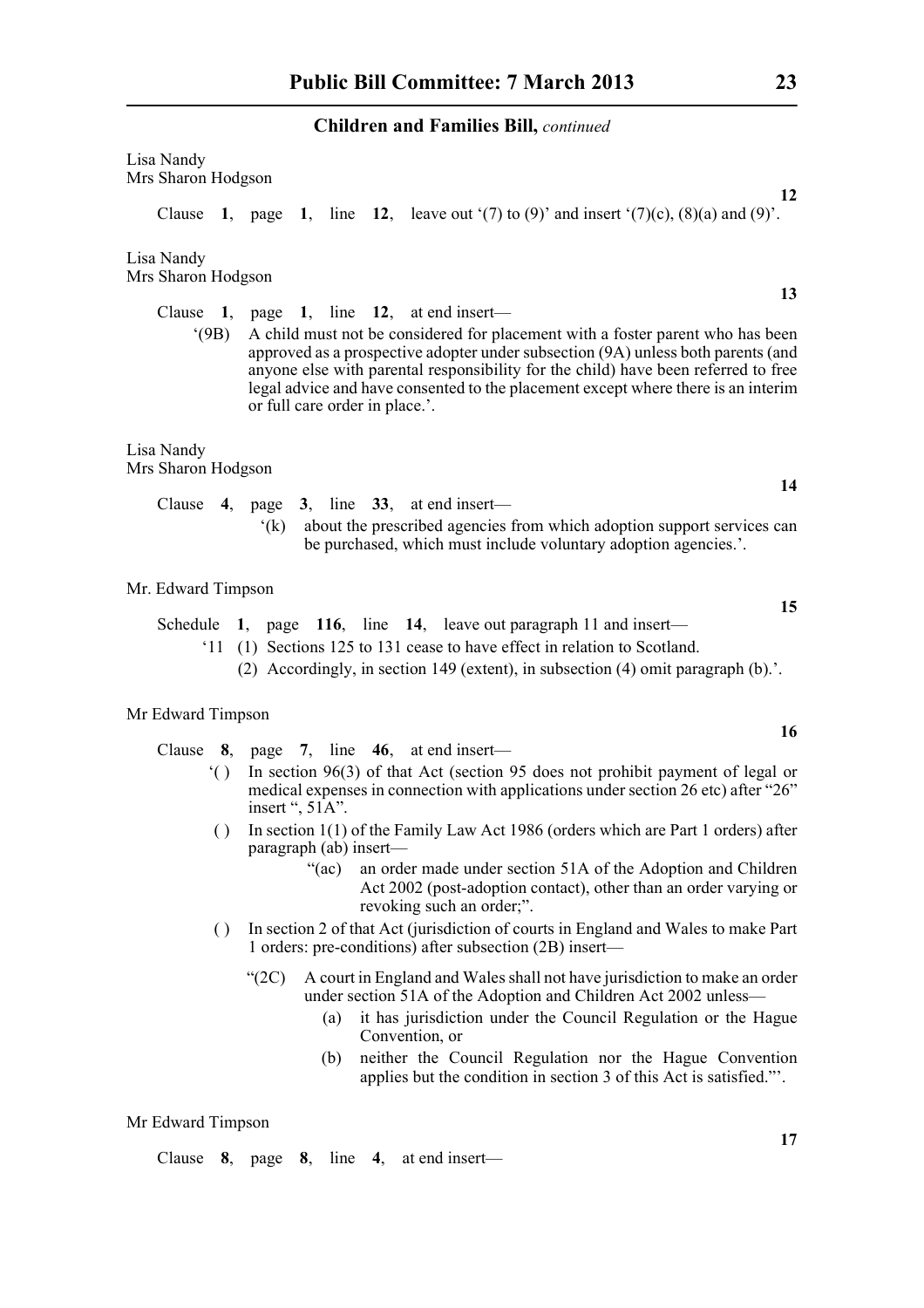- '( ) In section 17(4) of the Armed Forces Act 1991 (persons to be given notice of application for service family child assessment order) before paragraph (e) insert—
	- "(db) any person in whose favour an order under section 51A of the Adoption and Children Act 2002 (post-adoption contact) is in force with respect to the child;".
- ( ) In section 18(7) of that Act (persons who may apply to vary or discharge a service family child assessment order) before paragraph (e) insert—
	- "(db) any person in whose favour an order under section 51A of the Adoption and Children Act 2002 (post-adoption contact) is in force with respect to the child;".
- ( ) In section  $20(8)$  of that Act (persons who are to be allowed reasonable contact with a child subject to a protection order) before paragraph (d) insert—
	- "(cb) any person in whose favour an order under section 51A of the Adoption and Children Act 2002 (post-adoption contact) is in force with respect to the child;".
- ( ) In section 22A(7) of that Act (persons who are to be allowed reasonable contact with a child in service police protection) before paragraph (d) insert—
	- "(cb) any person in whose favour an order under section 51A of the Adoption and Children Act 2002 (post-adoption contact) is in force with respect to the child,".'.

Lisa Nandy Mrs Sharon Hodgson

Clause **9**, page **8**, line **15**, at end insert—

- '(3D) A person appointed by a local authority under subsection (3B) is reponsible for promoting the educational attainment of children in all schools in the local authority area receiving public funding, including Academies.
- (3E) A person appointed by a local authority under subsection (3B) has responsibility for allocating the pupil premium for the education of looked after children paid to the local authority pursuant to section 14 of the Education Act 2002.'.

*Pre-proceedings work with families*

Lisa Nandy Mrs Sharon Hodgson

To move the following Clause:—

- '(1) Section 47 of the Children Act 1989 (Local authority's duty to investigate) is amended as follows—
- (2) After subsection (12) insert—
	- "(13) Where, as a result of complying with this section, a local authority concludes that a child may need to become looked after in order to safeguard and promote the child's welfare, the local authority must, unless emergency action is required,—
		- (a) identify, and consider the willingness and suitability of any relative, friend or other person connected with the child, to care for them as an alternative to them becoming looked after by unrelated carers;